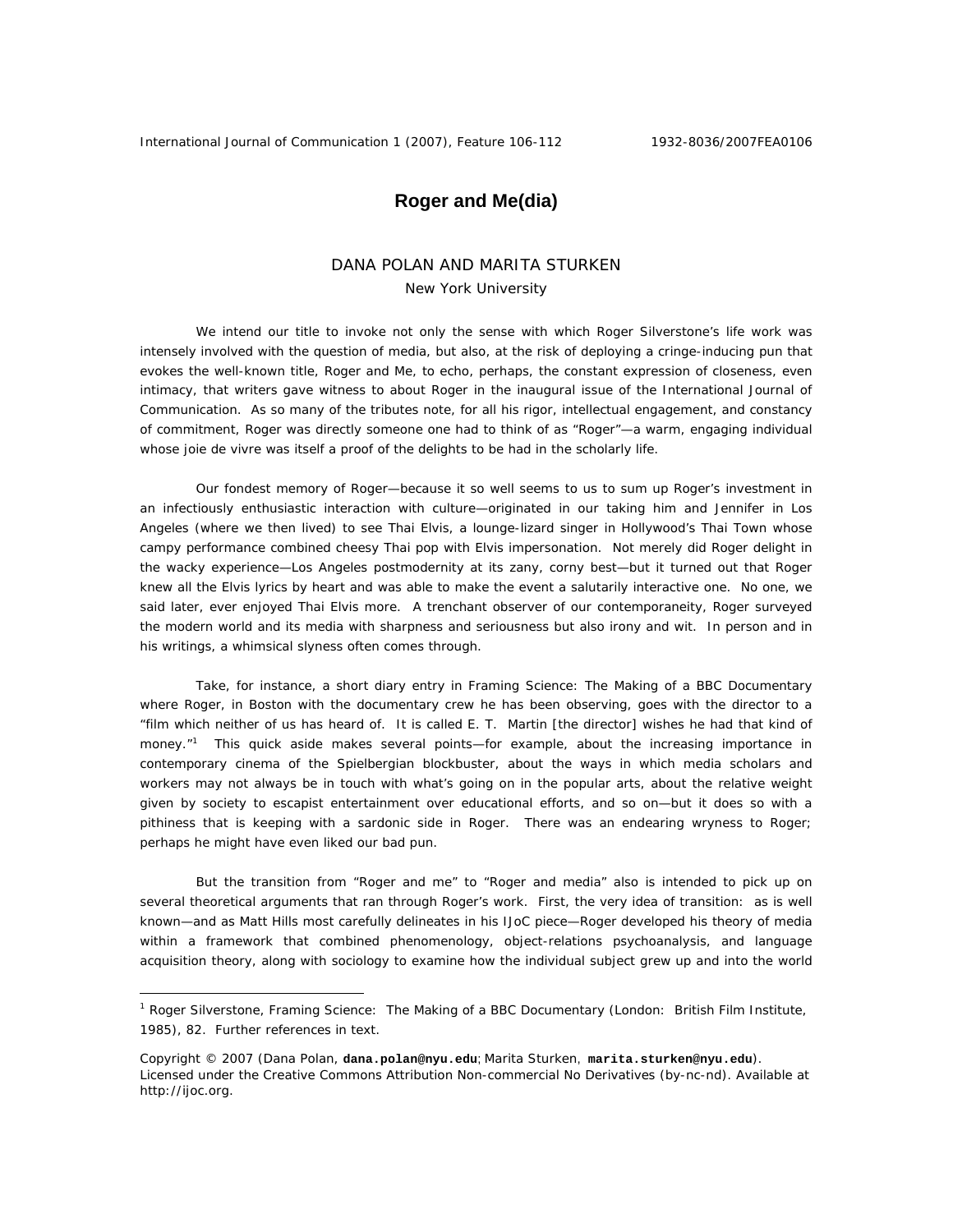of media.<sup>2</sup> The life of any individual is a throwness-into-existence that involves both creative discovery and anxiety (a word that ends the first sentence of Roger's *Television and Everyday Life*: "Running through recent [and not so recent] theorizing on the nature of social life is a stress on the social as being a defense against anxiety").<sup>3</sup> Media constitute ritual practices—practices of journey outward from the self to the larger world—that enable and encourage individual subjects to deal with the larger sociality beyond them and, through that process, to become social beings and not just isolated monads. It is not simply that the subject grows psychologically but that in our world he/she does so, so much, through media, and not just through the content of media forms but through media objects themselves. Thus, in *Television and Everyday Life*, Roger picks up on Lynn Spigel's analysis of the impact of the television set as a material object in the value-laden spaces of suburbia and he makes clear that television's physical presence in domestic space was a key aspect of its resonant everydayness.

Finally, in its invocation of Michael Moore's influential documentary, our title can perhaps remind one of the importance of non-fictional modes of communication in Roger's work. Even *Television and Everyday Life*, which most often focuses on the role of fictional genres (most especially, for example, soap opera) in establishing the rhythms of cultural everydayness for today's social subjects, gave attention to news reporting and, in particular, to the ways in which catastrophic or otherwise momentous events would appear to threaten the business-as-usual relations that media forged with their audiences—only to then be contained by the resilient frames of those very media themselves.

But it is in his 1985 book, *Framing Science*, that Roger most directly and extensively engaged with non-fictional visual culture, and it is that book, relatively undervalued in the critical literature on Roger, that we want to focus on. No doubt, there are explanations for the somewhat overlooked status of this volume. First of all, one might make the assumption that the very fact that Roger dealt with an evidently ephemeral example of standard documentary programming might give the book a certain air of ephemeral specificity all its own. Specifically, who today would know this particular episode of a longoutdated, old-style BBC science series and who would have an interest in it? *Framing Science* might be said to belong to the genre of "The Making of" books but, in contrast to the glossy ones devoted to this or that classic film of cult veneration or this or that big budget Hollywood entertainment (predictably, there's a "*Making of E.T.*" book), *Framing Science* is about quotidian, even anodyne, television, the sort of thing the average spectator might have had an everyday acquaintance with (especially in the more heady days of top-down BBC pedagogy).

In addition, *Framing Science* is overlooked precisely because it is concerned with the lesserstudied area of documentary. Non-fiction film has long been considered a specialty topic in cinema and television studies, not as engaging a subject as fiction and not as profound in its cultural consequences as fiction. Here, it was Roger's mission to reiterate just how much it mattered that to a very large degree our scientific knowledge of our world—and our subsequent ability to engage scientifically and techno-

 $\overline{a}$ 

<sup>&</sup>lt;sup>2</sup> Matt Hills, "Essential Tensions: Winnnicottian Object-Relations in the Media Sociology of Roger

Silverstone," *International Journal of Communication* 1 (2007): 37-48. Further references in text.

<sup>3</sup> Roger Silverstone, *Television and Everyday Life* (London and New York: Routledge, 1994), 1. Further references in text.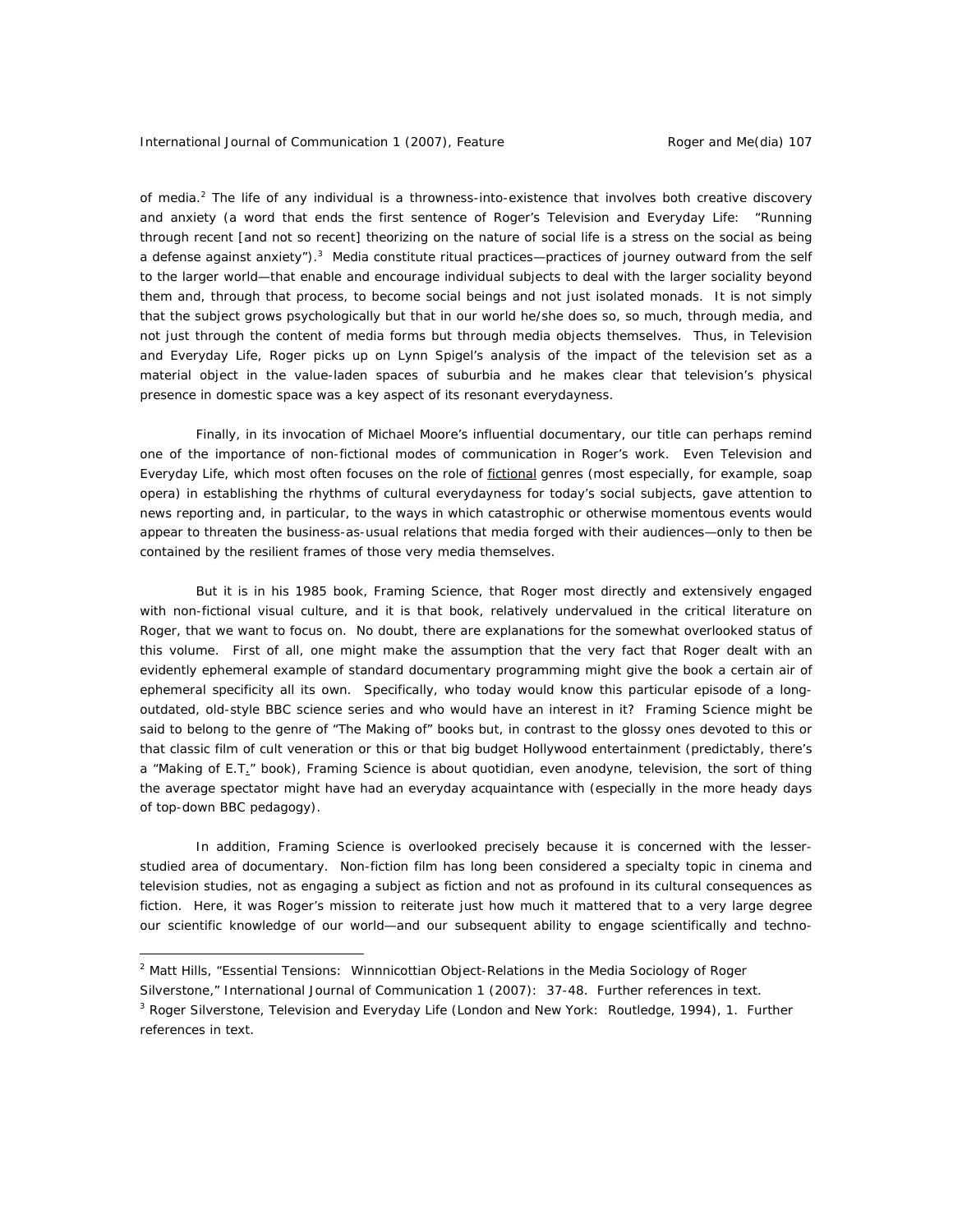$\overline{a}$ 

pragmatically with that world—came in the form of media-structured or media-constructed science. If the title of one of Roger's most famous books asks "Why Study the Media?" by reiterating to us that media are everywhere in that world, *Framing Science* reminds us that our very awareness of the contours of that world come to us in the frames of media. Media are not add-ons to some more fundamental relation to the real: they are constitutive of that real. In Roger's words, "When it comes to a question of the frame, and the definition not just of what, but of how, a particular corner of the scientific world is to be presented, it is television discourse which holds all the aces" (p. 163).

To the extent that it is centrally about media's role in structuring our knowledge of the everyday world we navigate our individual and social paths through, *Framing Science* appears primarily to get at such issues through the concrete example of a story told about one instance of documentary production, and this concreteness, which we argue is central to this volume's importance, might have seemed to theorists at the time (a particularly heady moment of high theory) as too experiential or empiricist. The down-to-earth materiality of *Framing Science* (where, to take just one example, Roger would in passing note the sights and sounds that wafted through the senses as he and the BBC crew moved from London to locations in the Philippines, Mexico, and India) might seem a world apart from the structural and hightheoretical rigor of his first book, *The Message of Television*, where Propp met myth analysis to present an inductive model of television narrative's ritual functions at a primarily textual level (which is not to say that *The Message of Television* doesn't also have its moments of concrete example and doesn't set out to move from text to cultural context).<sup>4</sup>

Not that *Framing Science* didn't evince its own suspicions of an untheorized empiricism that would simply recount production events without drawing deeper conclusions from them. To take one example, Roger explains toward the end of the book that an effective observation of the processes of television, even when keyed to a specific case of those processes, could reveal only so much. The empirical level of day-to-day production might have an anecdotally gripping visibility to it but the empirical did not deliver up its meanings—and its cultural implications—in any easy, direct or automatic fashion. There needed to be interpretation and analysis, and Roger pointedly notes how the very professionalism and devotion to industry practices of BBC administrators workers means that they can ask questions that went only so far. Thus, the explicitly theoretical conclusion to *Framing Science* opens with a quotation from Aubrey Singer, a BBC Head of Science Programming, about the extent to which television is a process (one, in this case, in which scientific ideas submit to the pressures and politics of an ideology of television as that which has to entertain as well as instruct), but Roger then declares the limits—in its declaration of normalcy and inevitability—of that professionalist notion of process and he proposes a more expansive definition of his own: "A word about process. It is unlikely that Aubrey Singer and I would mean the same thing by it. We would probably draw the boundaries of what is considered as relevant quite differently . . . We might not agree to include in our discussion those aspects of social and cultural reality which are expressed in the process of television but which cannot be observed directly, that is empirically. In this last aspect the process of television is not simply to do with the workings of a singular medium in a vacuum but with the workings of a singular medium and its creative workers in a profoundly

<sup>4</sup> Roger Silverstone, *The Message of Television: Myth and Narrative in Contemporary Culture* (London: Heinemann Educational Books, 1981).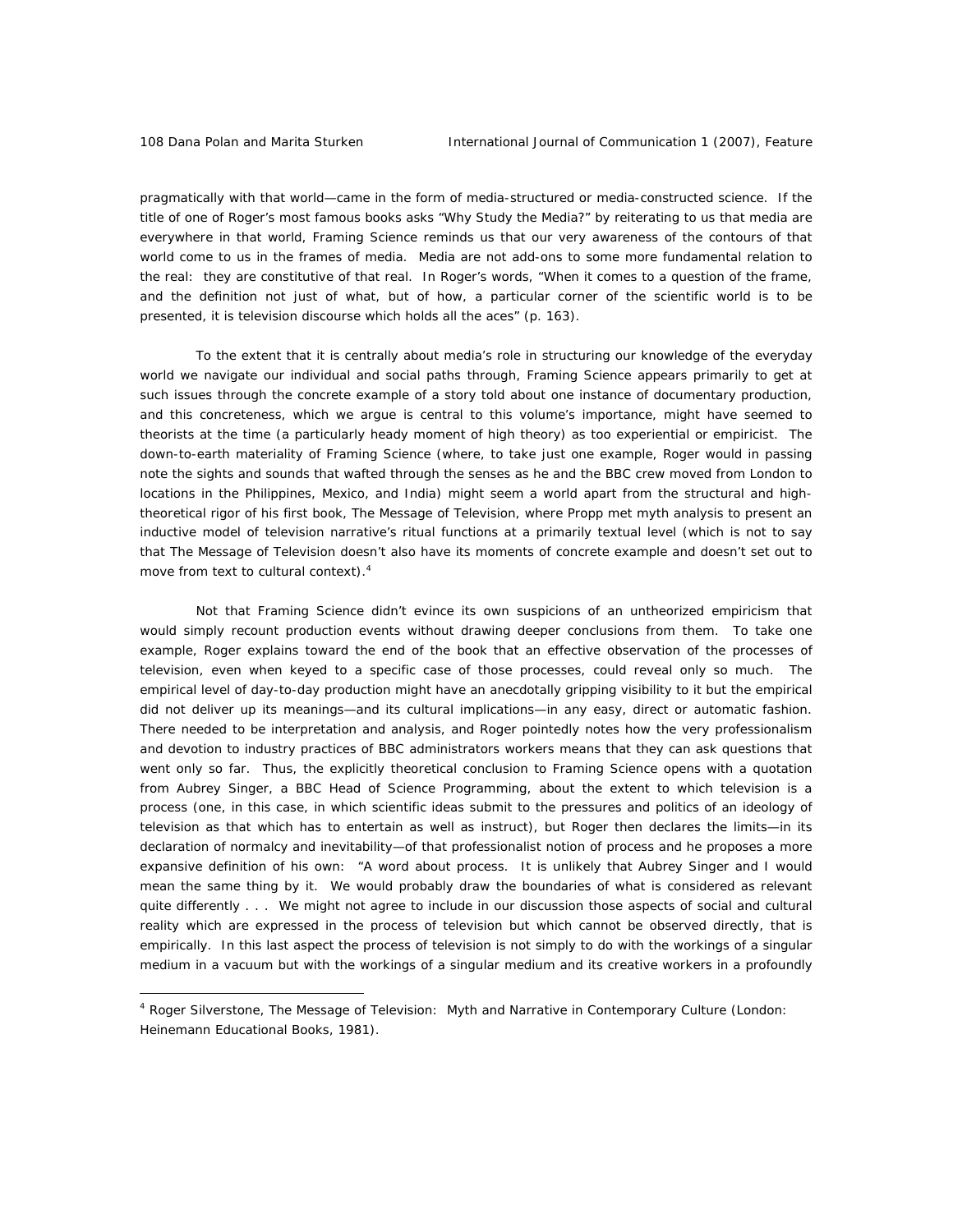complex and a powerfully intrusive contemporary culture" (p. 161). Note how the mention of "creative workers" confirms that Roger is not saying that there shouldn't, in a cultural theorization of media, be attention paid to the specific contributions to meaning and ideology of this or that individual subject. Quite the contrary, *Framing Science* on an early page argues that an effective theory and an effective concrete account of the production of signification in mass media had to be able to account for the fact that the politics of media are both (and simultaneously) constituted by what he terms "structural" qualities (that is, political values generalized to all media by virtue of their being mass media) and qualities of "personality and personal commitment" (p. 5).

Roger's study is centrally about a dialectic of structured conditions and individual agency within and against those conditions, and he necessarily then has to deal with specific forces and figures at work in media industries. The point, though, is that the visible evidence of that media work does not in itself adequately convey all the meanings—industrial, cultural, social, ideological and so on—that the work embodies. Theoretical articulation by the scholar who has observed the media creation but also reflected upon it is necessary to move the empirical into the conceptual. Published as film studies (and much of cultural studies more broadly) was beginning its turn from abstract theorization to historically grounded accounts of media industries (to take just one example, 1985, the date of *Framing Science*, was also the year that Bordwell-Thompson-Staiger's vastly influential *The Classical Hollywood Cinema: Film Style and Mode of Production to 1960* appeared), *Framing Science* shares with other works of the historical turn a concern with culture as something produced materially or concretely and by specifically defined historical agents. But it eschews much of the other works' sense that simply outlining agential activity empirically and anecdotally is enough. One primary risk of mere narrative account or description of an industry's operations and of the operations of specific agents within it is, as Roger reiterates, the potential for apologetics or even implicit approbation. In other words, the problem of empirical description of how media workers work is that it can naturalize their activity and make it seem as if the world of dominant media industries is right, natural, and inevitable because rational and effective. In fact, even within the select media industry—in this case, BBC science television and the creative personnel devoted to it—there is, as Roger shows, conflict among creative figures and he thereby suggests that the industrial machine of media production may not be as streamlined to perfection of product as all that. And the seemingly pragmatic and professional decisions and activities that creative workers engage in at the immediate level of the tasks that confront them are incompletely understood if the analysis remains at that level: Roger's point is that the very activity of professional engagement in a field is itself expressive—in no doubt tangled and overdetermined fashion—of larger ideological cultural currents.

To take just one example, Roger notes in *Framing Science* how the BBC crew out in the field to film its science documentary will keep an eye out for what he terms "convertible images": that is, images "which allow the unfamiliar, the new, the different, the beautiful or the ugly to be communicated effectively cross-culturally without any evidence of the aesthetic transaction ever having taken place" (p. 64). At the ground level in which creative professionals imagine that what they are doing in seeking such images is just doing their job, these professionals, along with the ethnographer's descriptive account of them, might provide the impression that this is all quite natural, a bit of media industry business as usual. But moving outward from descriptive account to larger analysis—and critique—Roger notes that the emphasis on the striking image is already itself ideological in its very valorization of an ideal of the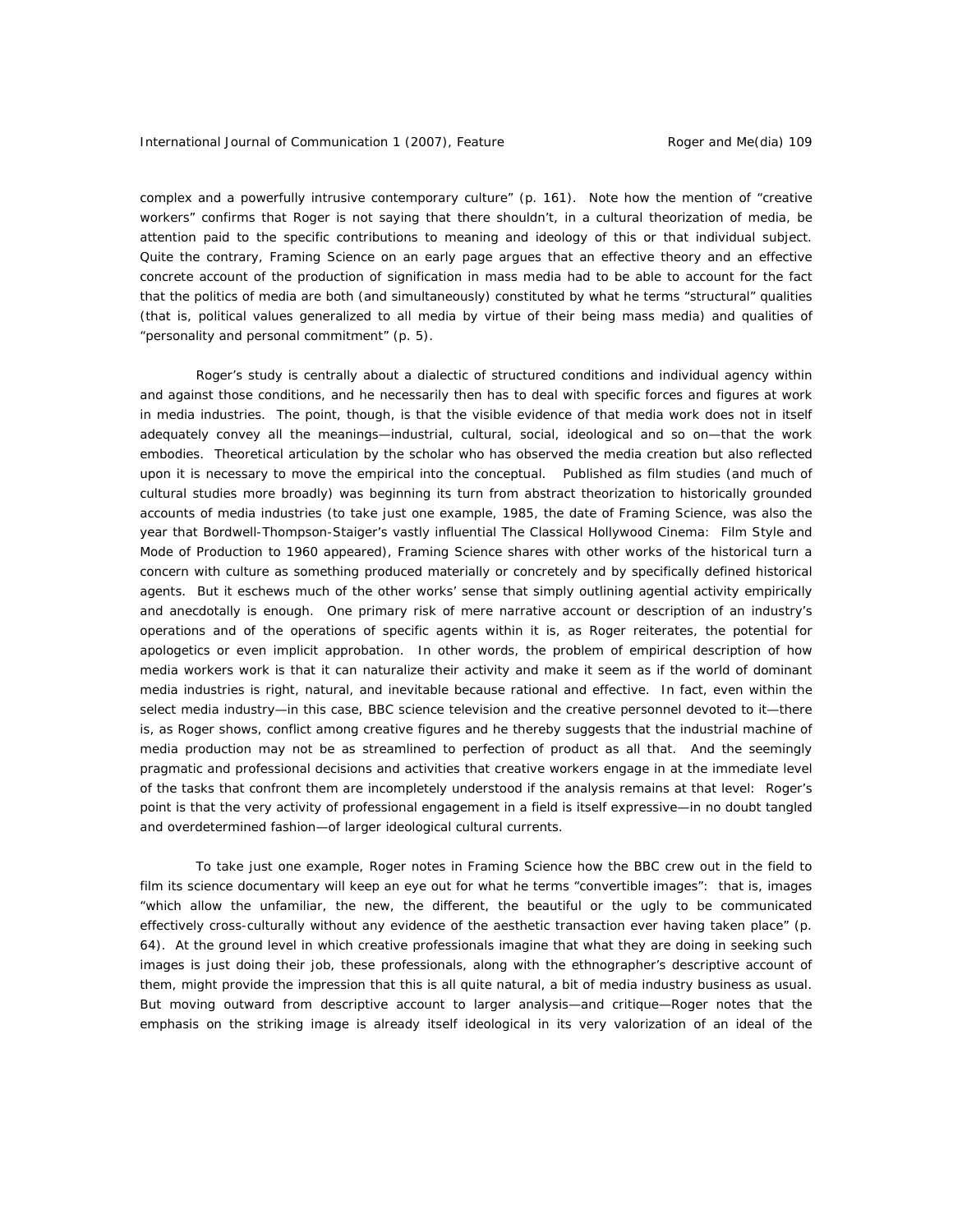powerful image and it is especially politically fraught in the context of a First World film-making that is plundering the Third Word for exoticized images that precisely it can convert to its Western needs. As Roger puts it, "the images that are created and fixed in the process of filming are motivated by a whole series of conscious and unconscious considerations which have everything to do with, as in this case, western or First World aesthetics, generic conventions of film-making, culturally defined and stereotypical expectations, standards of technical excellence, and the particular personality and the specific skills of the operating, lighting cameraman" (p. 64). Thus, the very professionalism of the "right" and perfect image is itself an ideology, and no mere empiricist ethnography unaccompanied by critique and analysis could ever hope to delineate ideological processes inherent in image-making.

In a sense, *Framing Science* engages in an operation of inductiveness that is the inverse of what happens in the process of BBC film-making chronicled by the book. Broadly, *Framing Science* shows how the conventions of professional documentary production take knowledge of the world and turn it into a media knowledge made aesthetic, entertaining, and gripping, in which pedagogy is traded in large part for a good show. It is clearly the aim of the book, then, to explain, by its very chronicle of the professional conversion of science into media image why and how media need ideologically to engage in that conversion. By unveiling what lies behind the impression of inevitability and naturalness in media industry products, Roger's account restores a critical knowledge—one hesitates to call it "scientific" knowledge since he is never claiming that somehow there is an ideological purity of science before media take it over—to the analysis of creative work in modernity. Television, in this case, has tried to hide its traces— "the work of mediation cannot be acknowledged and must not be recorded" (p. 64). Roger's very act of accompanying the crew in his guise as critical intellectual then enables him to offer the "record" of what transpires behind an activity that seeks ideologically to hide its own actions. As he describes his own practice in the astute self-reflexive chapter that ends the book, "There is a sense in which any sociological inquiry, however expressed, is a radical one. At the heart of it is an attempt to get inside and unravel another's world, to make sense of it, to challenge its taken-for-grantedness, to observe and comment and maybe enlighten" (p. 203).

Even though this last chapter begins with Roger comparing his effort in the book, insofar as it is a structured act of mediation (in this case, of his participant-observation of a film's production), to the mediatory effort of the very film-makers he has been observing, it is clear that Roger sees film-making and sociology as quite divergent in their effects and in the means they utilize to achieve those effects. For example, the BBC's process of production progressively involved the substitution of story and drama for argument, whereas Roger's book progressively moves from narrative account to theoretical conceptualization. It is a minor point but nonetheless a useful one to note that *Framing Science* employs no images (other than a "convertible" one on its front cover) and opts instead for the discursive power of its words as analytic tool.

Insofar as it makes its larger argument through the specific example of a case study, *Framing Science* has a dialectical quality—from concrete to abstract, and then back again in its last pages to the concrete embeddedness of the sociologist in the world he/she observes and conceptualizes—and so we would contend that it has a greater importance in Roger's oeuvre than it might first seem. Roger clearly had a strong investment in—if not preference for—abstract theoretical reflection over concrete historical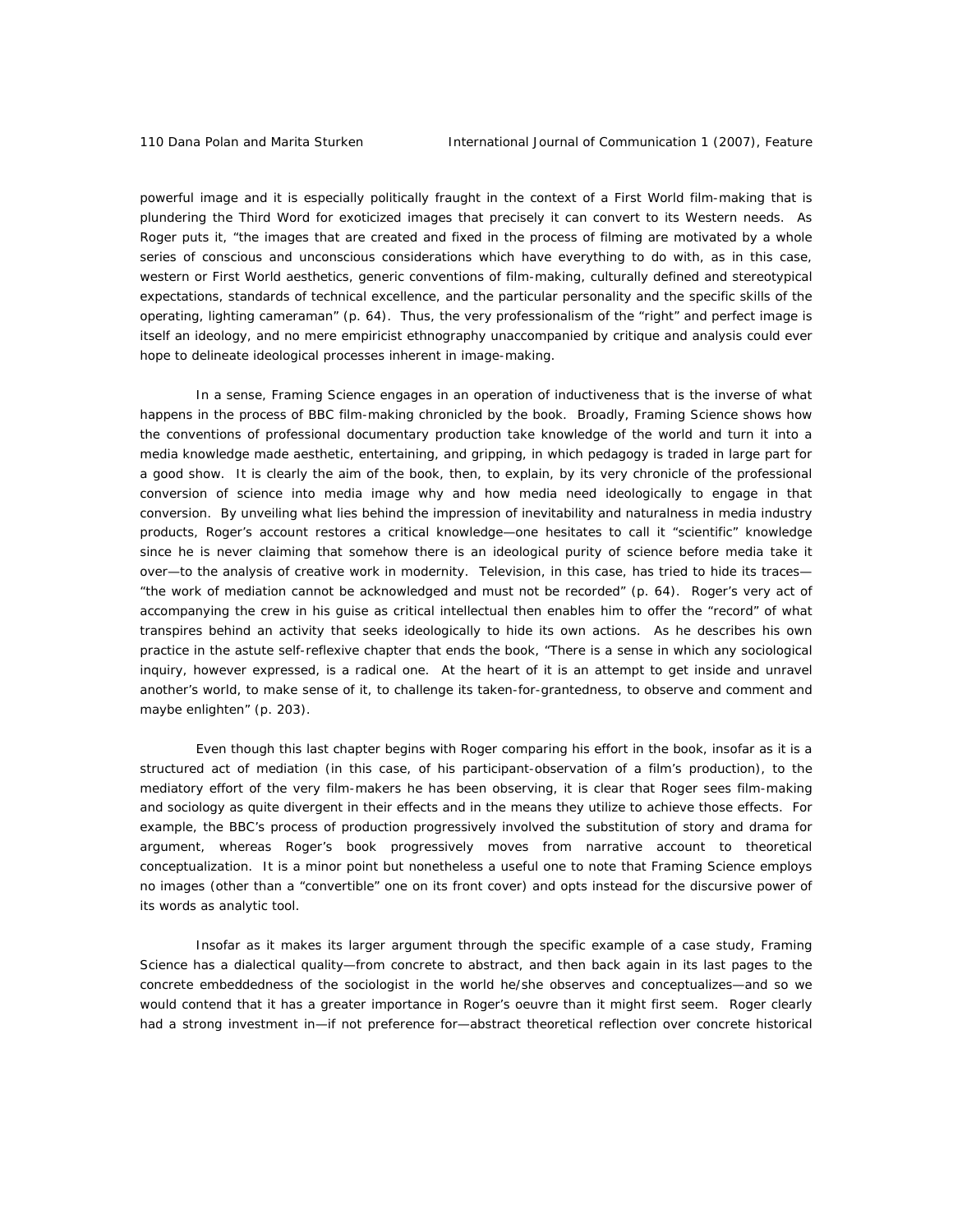analysis. This is not to say that relatively theoretical volumes like, say, *Television and Everyday Life* aren't also, at some deep structural level, making arguments about history; clearly, for instance, *Television and Everyday Life* has as its largest context such directly material factors as suburbanization, increased media concentration, changes in gender relations in the domestic sphere, the blurring of the identity of television as a specific signifying practice with other media practices in an age of digital convergence, and so on. But the overall intention of such a volume seems less to make concrete arguments about particular historical situations than to set out the range of theoretical questions within which specific situations might then be approached. Roger clearly wondered enough about his theoretical propensity to make it the subject of reflection in the first page of *Television and Everyday Life*: speaking of himself as "inveterate theorist" (p. ix), he sets out to explain that the book contains little empirical material and is dominated instead by an "ability to generate theory."

Certainly, Roger's concern theoretically to pose questions—and to clarify the field out of which productive questions could be generated—had something quite salutary about it. The generosity which many scholars found in Roger was a generosity of theoretical openness in which he would stake out areas of reflection but not dogmatically declare how any specific reflection should proceed. This leads, in a book like *Television and Everyday Life*, to a book rich both in interrogative sentences and in deliberate sentence fragments that announce themes rather than offer a fully articulated stance on them. This openendedness was consequential: as Matt Hills explains in his tribute analysis of the persistence of Winnicottian motifs in Roger's oeuvre, a theory of cultural meaning as connected to activities of transition manifested itself in Roger's later work as an increasing investment in the particular open-endedness that diverse readers would bring to the act of reading and making their own use of cultural meanings. In Hills's words, "As Winnicott's place in Roger's media theory shifted somewhat, this version of objectrelations became less a guarantor or co-ordinator of 'the answer' to questions posed by television as a medium and increasingly a marker of paradox and irresolvability" (41). In this respect, it is noteworthy that Roger returned to *Framing Science* toward the end of the 1990s and critiqued it for its relative downplaying of questions of the role of the reader as actively constitutive of textual meanings.<sup>5</sup>

But it is noteworthy too that in this later reflection back on the earlier work, Roger suggested also that he had perhaps not given enough attention to the political economy of the media context for the BBC documentary he had analyzed. In other words, at the very same time that Roger had come to call for more attention to the indeterminations in the act of readerly consumption, he was also reiterating the need to offer concrete analysis of the determinations in the act of media production. A rejection of dogmatism in his case never meant a non-commitment to seeking out the concrete, effective place and power of media in everyday life. The importance of *Framing Science*, then, is that it suggests how Roger himself might answer the general questions he would pose to media scholars. The title of one of his most well-known books pointedly asks why we must study the media, but it remains deliberately open on the question of how that study might be conducted (which is not at all to say that Roger felt that anything goes; his was a questioning governed by rigor and seriousness). In its use of a concrete case in which

 $\overline{a}$ 

<sup>&</sup>lt;sup>5</sup> Roger Silverstone, "Rhetoric, Play, Performance: Revisiting a Study of the Making of a BBC Documentary," in Jostein Grispud, ed., *Television and Common Knowledge* (London and New York: Routledge, 1999), 71-90.